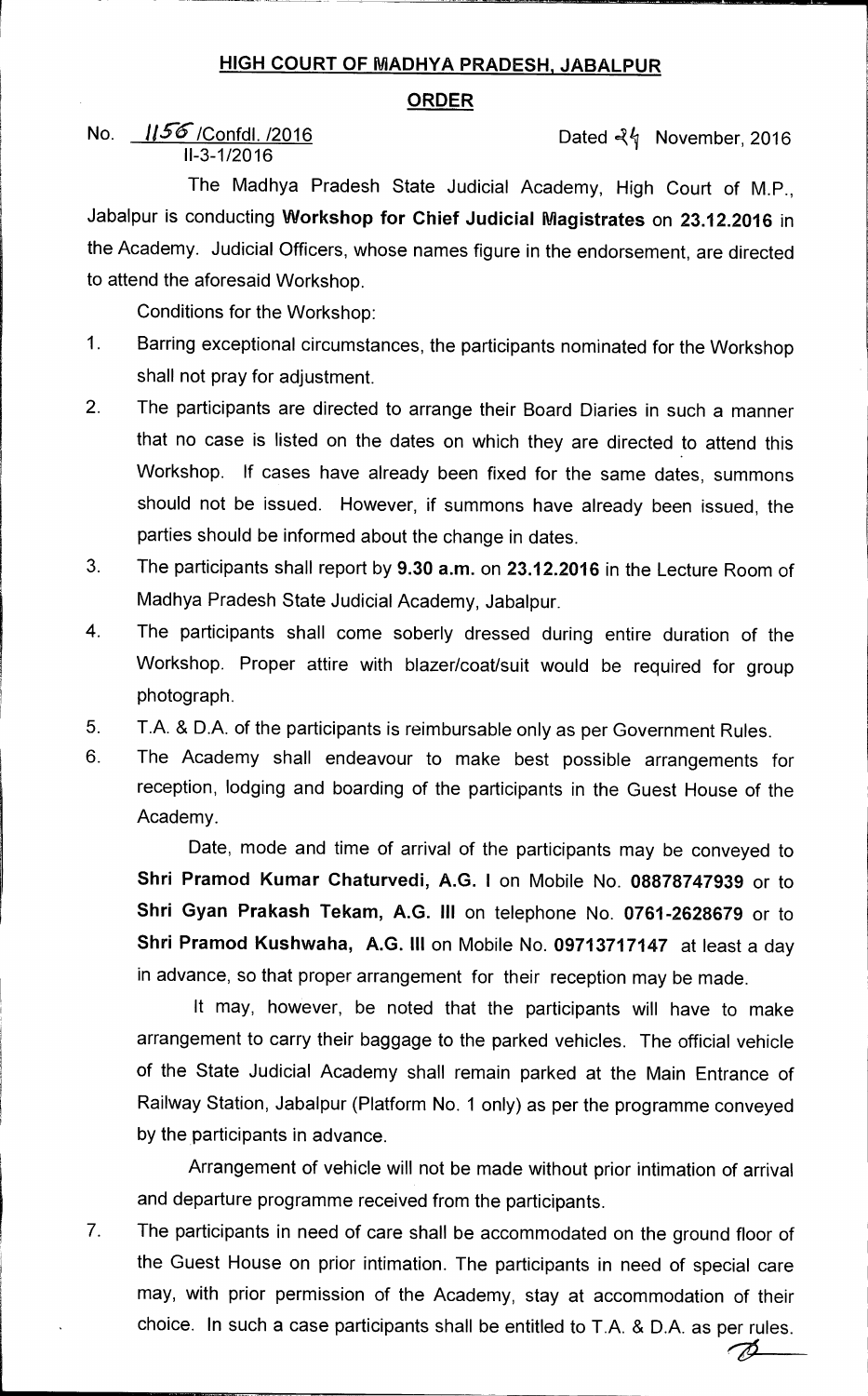Kindly note that it would not be possible for the Academy to make arrangement for pick up and drop back to such place of their choice.

- 8. The accommodation in the Guest House of the Academy shall be available to the participants only from 12.00 noon of preceding day of commencement of Workshop and upto 12.00 noon on the succeeding day of the end of Workshop.
- 9. The participants shall be provided with tea, breakfast, lunch and dinner during their period of stay for the Workshop, free of charge, as per the rules of the Academy.
- 10. The participants shall send atleast three article/presentation/ research paper/ judgment/order authored by them relevant to the subject for sharing and discussion in the Workshop only on official email of the State Judicial Academy i.e. **mpsja@mphc.in** atleast three days prior to the schedule of Workshop. **Please do not send hard copies of the same.**

**BY ORDER OF HON'BLE THE ACTING CHIEF JUSTICE** 

**Gt4** 

**' (M OHAR IVIAIVITANI) REGISTRAR GENERAL** 

**Endt. No.**  $\sqrt{57}$  /Confdl. /2016 **buying the United Club Contract Only 10 Dated <sup>QL</sup>/ November, 2016 11-3-1/2016** 

Copy forwarded to:-

- 1. The Deputy Controller, Govt. Central Press, Arera Hills, Habibganj, Bhopal-6 for publication in the next issue of M.P. Gazaette.
- 2. The Principal Secretary, Govt. M.P., Law & Legislative Affairs Department, 1<sup>st</sup> Floor, Vindhyachal Bhawan, Bhopal, Pin 462 006, for information.
- 3. The Accountant General, (I), M.P. Gazetted Audit Department, Gwalior, for information.
- 4. The Accountant General, (II), Gwalior, for information.
- 5.
	- 1. Shri Uday Singh Maravi, I Civil Judge Class-I & CJM, Anuppur
	- 2. Shri Saifi Daudi, **I** Civil Judge Class-I & CJM, Ashoknagar
	- 3. Shri Ashok Kumar Sondhiya, I Civil Judge Class-I & CJM, Mandla
	- 4. Shri Jaideep Singh, I Civil Judge Class-I & CJM, Betul
	- 5. Shri Mukesh Kumar Batham, I Civil Judge Class-I & CJM, Chhatarpur
	- 6. Shri Rajesh Kumar Ravetkar, I Civil Judge Class-I & CJM, Chhindwara
	- 7. Shri Dhanraj Dubela, I Civil Judge Class-I & CJM, Bhind
	- 8. Shri Devilal Soniya, I Civil Judge Class-I & CJM, Shivpuri
	- 9. Shri Vikas Chandra Mishr, I Civil Judge Class-I & CJM, Jabalpur
	- 10. Shri Antar Singh Alwa, I Civil Judge Class-I & CJM, Jhabua
	- 11. Shri Arun Pratap Singh, I Civil Judge Class-I & CJM, Katni
	- 12. Shri Masood Arshad Khan, I Civil Judge Class-I & CJM, Mandsaur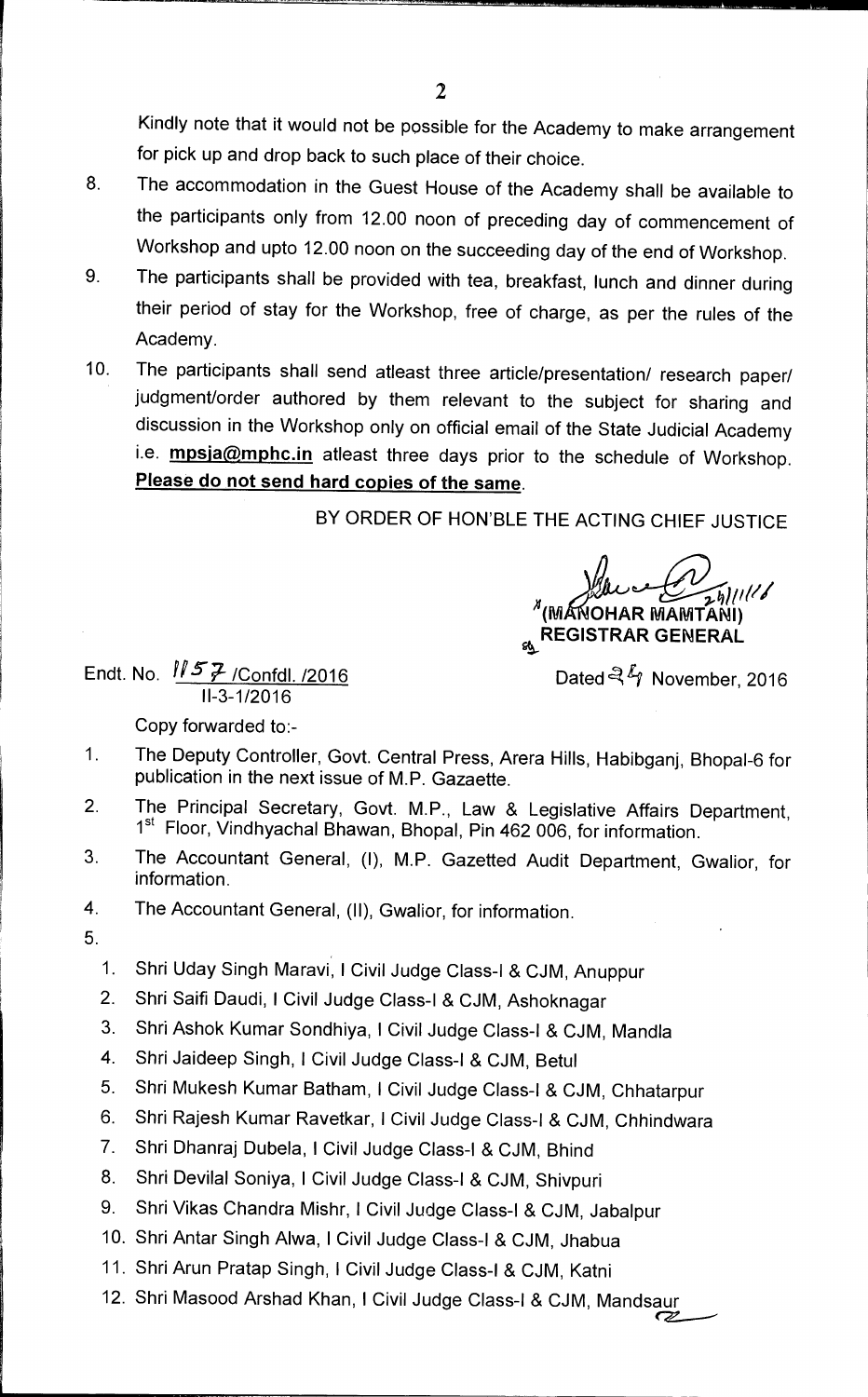- 13. Shri Munnalal Rathore, I Civil Judge Class-1 & CJM, Morena
- 14. Shri Balram Yadav, 1 Civil Judge Class-I & CJM, Panna
- 15. Shri Mukesh Kumar Dangi, I Civil Judge Class-I & CJM, Rajgarh
- 16. Shri Alok Kumar Saxena, I Civil Judge Class-I & CJM, Ratlam
- 17. Smt. Neetu Kanta Verma, 1 Civil Judge Class-1 & CJM, Tikamgarh
- 18. Shri Manoj Kumar Ladhiya, I Civil Judge Class-I & CJM, Seoni
- 19. Shri Raj Kumar Verma, I Civil Judge Class-I & CJM, Dhar
- 20. Shri Rajesh Nandeshwar, I Civil Judge Class-I & CJM, Burhanpur
- 21. Shri Akhilesh Kumar Dhakad, !Civil Judge Class-1 & CJM, Shajapur
- 22. Shri Ratan Kumar Verma, I Civil Judge Class-I & CJM, Harda
- 23. Shri Sudhir Kumar, I Civil Judge Class-1 & CJM, Sheopur
- 24. Shri Bhoobhashkar Yadav, !Civil Judge Class-1 & CJM, Bhopal
- 25. Shri Jaishankar Shrivastava, I Civil Judge Class-I & CJM, Umaria
- 26. Smt. Shashi Singh, 1 Civil Judge Class-I & CJM, Vidisha
- 27. Shri Gangacharan Dubey, I Civil Judge Class-I & CJM, Khargone Distt. Nandleshwar
- 28. Shri Tajinder Singh Ajmani, I Civil Judge Class-I & CJM, Indore
- 29. Smt. Niharika Singh, I Civil Judge Class-I & CJM, Hoshangabad
- 30. Shri Jitendra Singh Kushwaha, !Civil Judge Class-i & CJM, Dewas
- 31. Shri Naveen Kumar Sharma, I Civil Judge Class-I & CJM, Sehore
- 32. Smt. Kavita Deep Khare, 1 Civil Judge Class-I & CJM, Waidhan Distt. Singrauli
- 33. Shri Sudhir Mishra, 1 Civil Judge Class-1 & CJM, Raisen
- 34. Shri Yatindera Kumar Guru, 1 Civil Judge Class-I & CJM, Sidhi
- 35. Smt. Deepali Sharma, I Civil Judge Class-I & CJM, Khandwa
- 36. Shri Sanjay Kumar Gupta (Sr.), I Civil Judge Class-I & CJM, Guna
- 37. Shri Deepak Sharma, I Civil Judge Class-1 & CJM, Damoh
- 38. Shri Dileep Gupta, I Civil Judge Class-I & CJM, Rewa
- 39. Smt. Pavas Shrivastava, I Civil Judge Class-I & CJM, Neemuch
- 40. Shri Umashankar Agrawal, 1 Civil Judge Class-I & CJM, Narsimhapur
- 41. Shri Arvind Pratap Singh Chauhan, I Civil Judge Class-1 & CJM, Datia
- 42. Shri Sachin Sharma, I Civil Judge Class-I & CJM, Gwalior
- 43. Shri Manoj Kumar Tiwari (Jr.), I Civil Judge Class-I & CJM, Barwani
- 44. Shri Sanjay Goyal, I Civil Judge Class-I & CJM, Dindori
- 45. Shri Rakesh Kumar Goyal, I Civil Judge Class-1 &CJM, Satna
- 46. Shri Raghvendra Singh Chauhan, I Civil Judge Class-! & CJM, Alirajpur
- 47. Shri Sunil Kumar Mishra, 1 Civil Judge Class-1 & CJM, Shahdol
- 48. Shri Sanjay Kumar Singh, I Civil Judge Class-1 & CJM, Ujjain
- 49. Shri Sujit Kumar Singh, I Civil Judge Class-I & CJM, Balaghat
- 50. Shri Ram Bilas Gupta, 1 Civil Judge Class-1 & CJM, Sagar

For information and compliance with a direction to the participants that they should compulsorily appear at M.P.S.J.A. Building at Jabalpur on aforesaid date and time as mentioned in order,